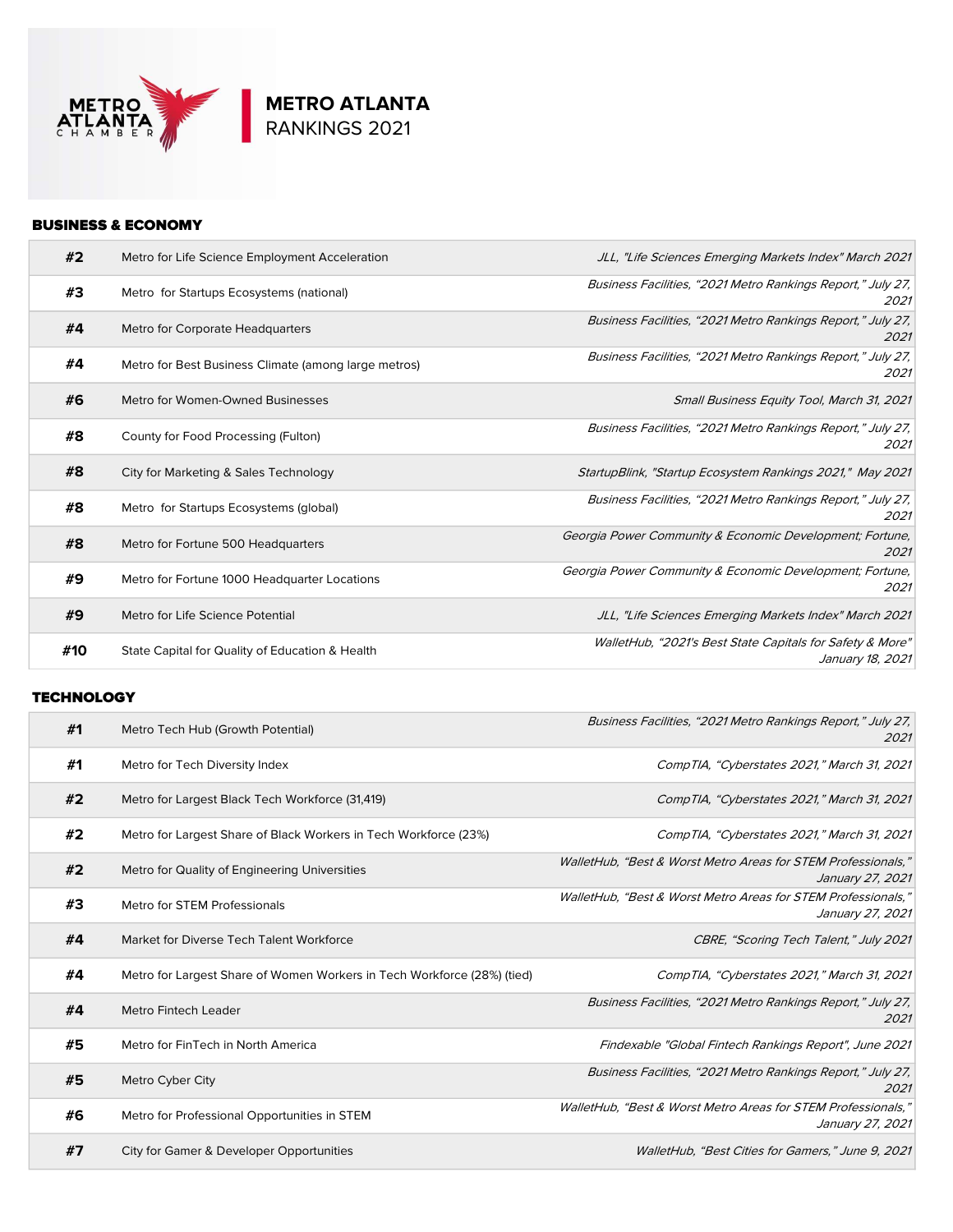

| #7  | Metro for Data Centers                                | Business Facilities, "2021 Metro Rankings Report," July 27,<br>2021 |
|-----|-------------------------------------------------------|---------------------------------------------------------------------|
| #7  | Market for Tech Degree Completions (8,361)            | CBRE, "Scoring Tech Talent," July 2021                              |
| #8  | Market for Tech Talent                                | CBRE, "Scoring Tech Talent," July 2021                              |
| #9  | Metro for Net Tech Employment Jobs Added (2021 proj.) | CompTIA, "Cyberstates 2021," March 31, 2021                         |
| #10 | Metro for Net Tech Employment                         | CompTIA, "Cyberstates 2021," March 31, 2021                         |
| #10 | Metro for Tech Economic Impact                        | CompTIA, "Cyberstates 2021," March 31, 2021                         |
| #10 | Metro for Population with STEM Degrees                | JLL, "Life Sciences Emerging Markets Index" March 2021              |
| #10 | Metro for Tech Jobs                                   | Business Facilities, "2021 Metro Rankings Report," July 27,<br>2021 |
| #10 | Metro for Tech Gross Regional Product (\$50.7B)       | CompTIA, "Cyberstates 2021," March 31, 2021                         |

### COMMERCIAL REAL ESTATE

| #1 | Metro for Commercial Real Estate Development Opportunity                                                    | CBRE, "U.S. Development Opportunities," January 2021      |
|----|-------------------------------------------------------------------------------------------------------------|-----------------------------------------------------------|
| #1 | Metro for Industrial Real Estate Development Opportunity                                                    | CBRE, "U.S. Development Opportunities," January 2021      |
| #3 | Metro for Retail Real Estate Development Opportunity                                                        | CBRE, "U.S. Development Opportunities," January 2021      |
| #3 | Metro for Industrial Distribution & Warehouse Space Under Construction                                      | CBRE, "2020 North America Industrial Big Box", March 2021 |
| #5 | Metro for Multifamily Real Estate Development Opportunity                                                   | CBRE, "U.S. Development Opportunities," January 2021      |
| #5 | Metro for Distribution & Warehouse Real Estate Transaction Volume (New<br>Leases, Renewals, and User Sales) | CBRE, "2020 North America Industrial Big Box", March 2021 |
| #6 | Metro for Existing Distribution & Warehouse Facility Inventory                                              | CBRE, "2020 North America Industrial Big Box", March 2021 |
| #6 | Metro for Forecasted Office Employment Change (2020-23)                                                     | CBRE, "U.S. Development Opportunities," January 2021      |
| #7 | Metro for Office Employment (000's)                                                                         | CBRE, "U.S. Development Opportunities," January 2021      |
| #7 | Metro for Office Real Estate Development Opportunity                                                        | CBRE, "U.S. Development Opportunities," January 2021      |
| #7 | Metro for Growth in Distribution & Warehouse (net absorption/existing<br>inventory)                         | CBRE, "2020 North America Industrial Big Box", March 2021 |
| #7 | Market for Total Retail Spending                                                                            | CBRE, "U.S. Development Opportunities," January 2021      |

## AIRPORT

| #1 | Best Hygiene Measures in Response to COVID-19 Concerns (among large<br>airports in U.S.) | Airports Council International, "World's Best Airports for<br>Customer Experience." March 1. 2021 |
|----|------------------------------------------------------------------------------------------|---------------------------------------------------------------------------------------------------|
| #2 | World's Busiest Airport - over 42.9 million passengers in 2020                           | Airports Council International, "2020 World Airport Traffic                                       |
|    |                                                                                          | Rankings," April 22, 2021                                                                         |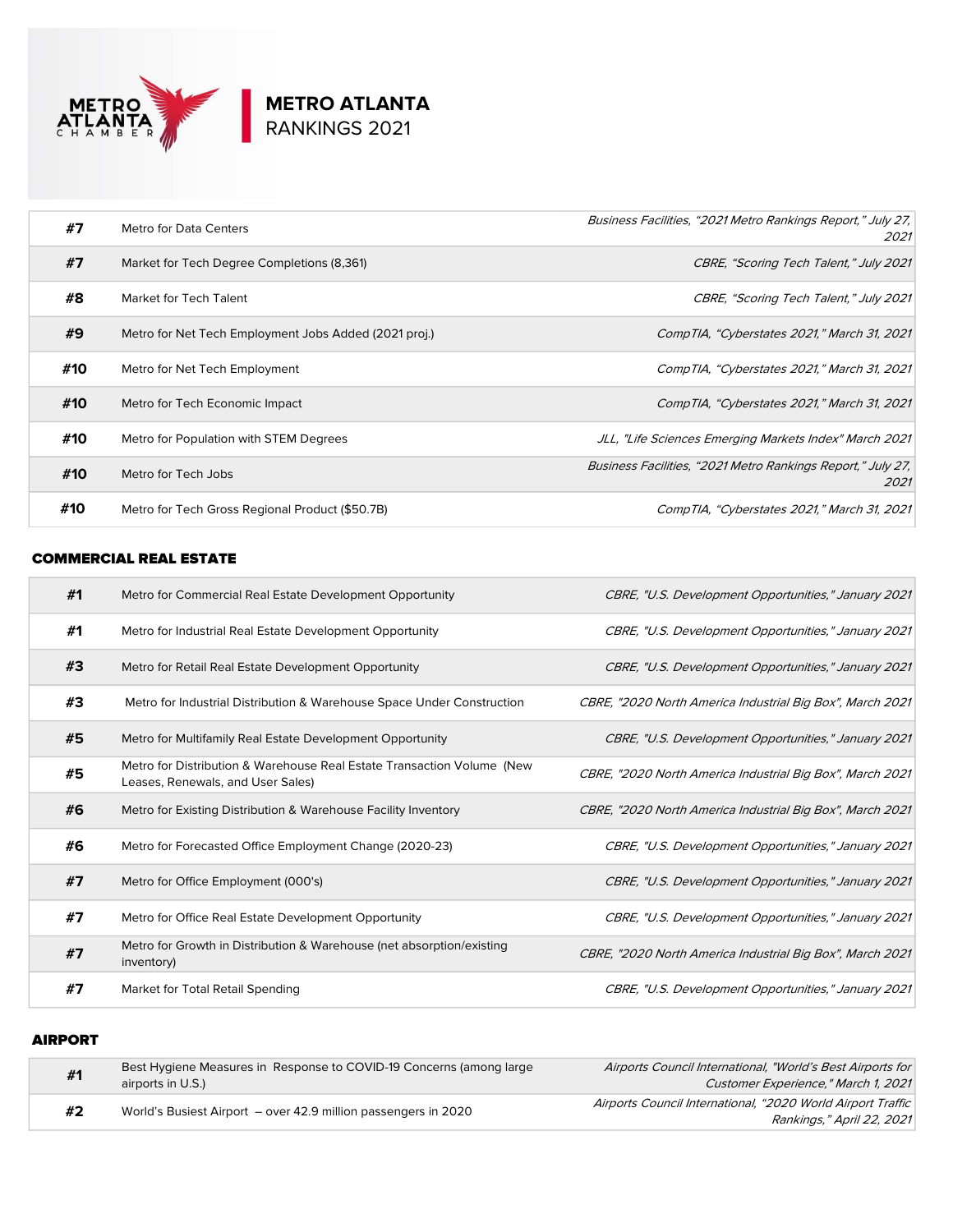

## PEOPLE

| #4 | Metro for Population Growth 2010-2020 (785,029)    | U.S. Census Bureau, Population Division, April 2021                                                      |
|----|----------------------------------------------------|----------------------------------------------------------------------------------------------------------|
| #5 | Moving Destination in the Nation                   | Penske, "Annual Top Moving Destinations List," May 30, 2021                                              |
| #5 | Metro for Population Growth 2019-2020 (60,531)     | U.S. Census Bureau, Population Division, April 2021                                                      |
| #6 | City for Relocations (net inflow of people moving) | Redfin, "2021 Housing Migration Trends," March 25, 2021                                                  |
| #6 | Most Attractive Metro for Gen Zers                 | CommercialCafe, "The 10 Best U.S. Metros for the Up-and-<br>Coming Generation Z." July 14, 2021          |
| #7 | County for Talent Attraction (Fulton County)       | <b>EMSI, "Talent Attraction Scorecard", July 2021</b>                                                    |
| #7 | Metro for Largest Net Migration 2019-2020 (34,374) | U.S. Census Bureau, Population Division, April 2021                                                      |
| #9 | Largest Metro Population (6.1 million)             | U.S. Census Bureau, Population Division, April 2021                                                      |
| #9 | Metro for LGBT Population                          | UCLA School of Law Williams's Institute, "LGBT Adults in Large<br>US Metropolitan Areas," March 25, 2021 |

### QUALITY OF LIFE

| #1 | City for Most Personal Space per Roommate                    | STORAGECafe, "Best Cities for Roommates," February 10, 2021                                                  |
|----|--------------------------------------------------------------|--------------------------------------------------------------------------------------------------------------|
| #2 | City to Live & Work as a Moviemaker                          | Moviemaker.com. "Best Place to Live and Work as a Movie<br>Maker: Big Cities," January 26, 2021              |
| #3 | City for Staycation Food & Entertainment                     | WalletHub, "Best Places for a Staycation," June 2, 2021                                                      |
| #3 | City for Largest Savings for Roommates                       | STORAGECafe, "Best Cities for Roommates," February 10, 2021                                                  |
| #4 | City for Museums per Capita                                  | WalletHub, "Best Places for a Staycation," June 2, 2021                                                      |
| #5 | City for Wedding Facilities & Services                       | WalletHub, "Best Places to Get Married," February 9, 2021                                                    |
| #5 | City for Flower Shops Per Capita                             | WalletHub, "Best Places to Get Married," February 9, 2021                                                    |
| #7 | City to Get Married                                          | WalletHub, "Best Places to Get Married," February 9, 2021                                                    |
| #9 | City for Roommate Living                                     | STORAGECafe, "Best Cities for Roommates," February 10, 2021                                                  |
| #9 | City for an Active Lifestyle based on Budget & Participation | WalletHub, "Best & Worst Cities for an Active Lifestyle", January<br>6, 2021                                 |
|    | Top City to Live in After the Pandemic                       | Today, "Top 10 Cities to Live In After the Pandemic, According<br>to a Top New York Realtor," March 18, 2021 |